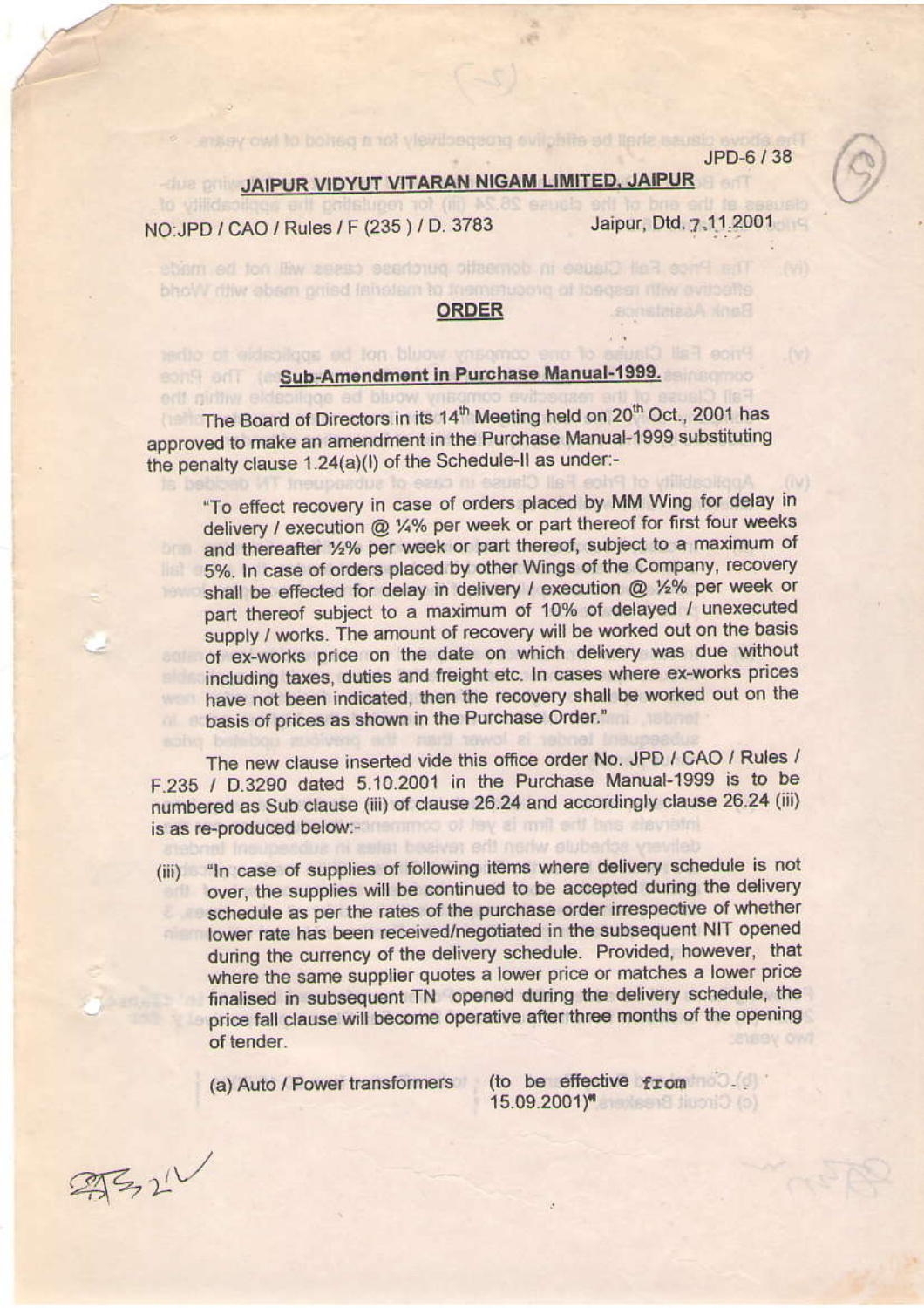The above clause shall be effective prospectively for a period of two years. 8618-09

The Board of Directors has further approved to insert the following subclauses at the end of the clause 26.24 (iii) for regulating the applicability of Price Fall Clause 26.24 NO: IPD / CAO / Rules / F (235) / D. 3783

- The Price Fall Clause in domestic purchase cases will not be made  $(iv).$ effective with respect to procurement of material being made with World Bank Assistance. **REGAO**
- Price Fall Clause of one company would not be applicable to other  $(V)$ . companies (i.e. not applicable across the five companies). The Price Fall Clause of the respective company would be applicable within the company only. The company can offer lower rates (counter offer) received by other company(s) at the time of finalisation of tender. the penalty clause 1.24(a)(l) of the Schedule-II as under-
- Applicability of Price Fall Clause in case of subsequent TN decided at  $(vi)$ . differential rates would be as under: lo easo ni yravoom balle of delivery I execution @ W% per week or part thereof for first four weeks
	- (a) In case, if subsequent tender is decided on differential rates and a firm has also participated in subsequent tender, the price fall to leave clause would be applicable, if the same firm has accepted lower beluperent price in new tender. To mumbiem a of beidue to end had alead and no fuo beshow ad liny yravocer to Inuonna entity ashow I vigoue
	- (b) In case, the firm has not participated or not agreed to lower rates in subsequent tender, then price fall clause would be applicable entime to with respect to highest differential price, decided under new tender, instead of the lowest, provided the highest price in subsequent tender is lower than the previous updated price I salu FI O minus penalty. To some and ebiv behsani eausio wen enT F 235 / D 3290 dated 5.10.2001 in the Punchase Manual fever in be
	- (c) In case, where subsequent tender is decided at very less intervals and the firm is yet to commence the supply as per the delivery schedule when the revised rates in subsequent tenders for the the received lower, the Price Fall Clause will be made applicable ynevileb after 3 months from the scheduled commencement of the termediate of delivery schedule in the respective item and for all other cases, 3 here of months period as prescribed in the Purchase Manual will remain during the currency of the delivery schedule. Providence as an that

Following items will be added after Auto / Power transformer item all in chause. 26.24 (iii) for exclusion from the purview of Price Fall Clause prospectively fier two years: nebnel to

VICER

(b) Control and Relay Panel (b) to be effective from 20.10.2001. (c) Circuit Breakers. 1005.00 al 4

soing newel a earlotem to soing tewol a zatoup telloque ernes ant enerly

 $\lambda_{2D}$